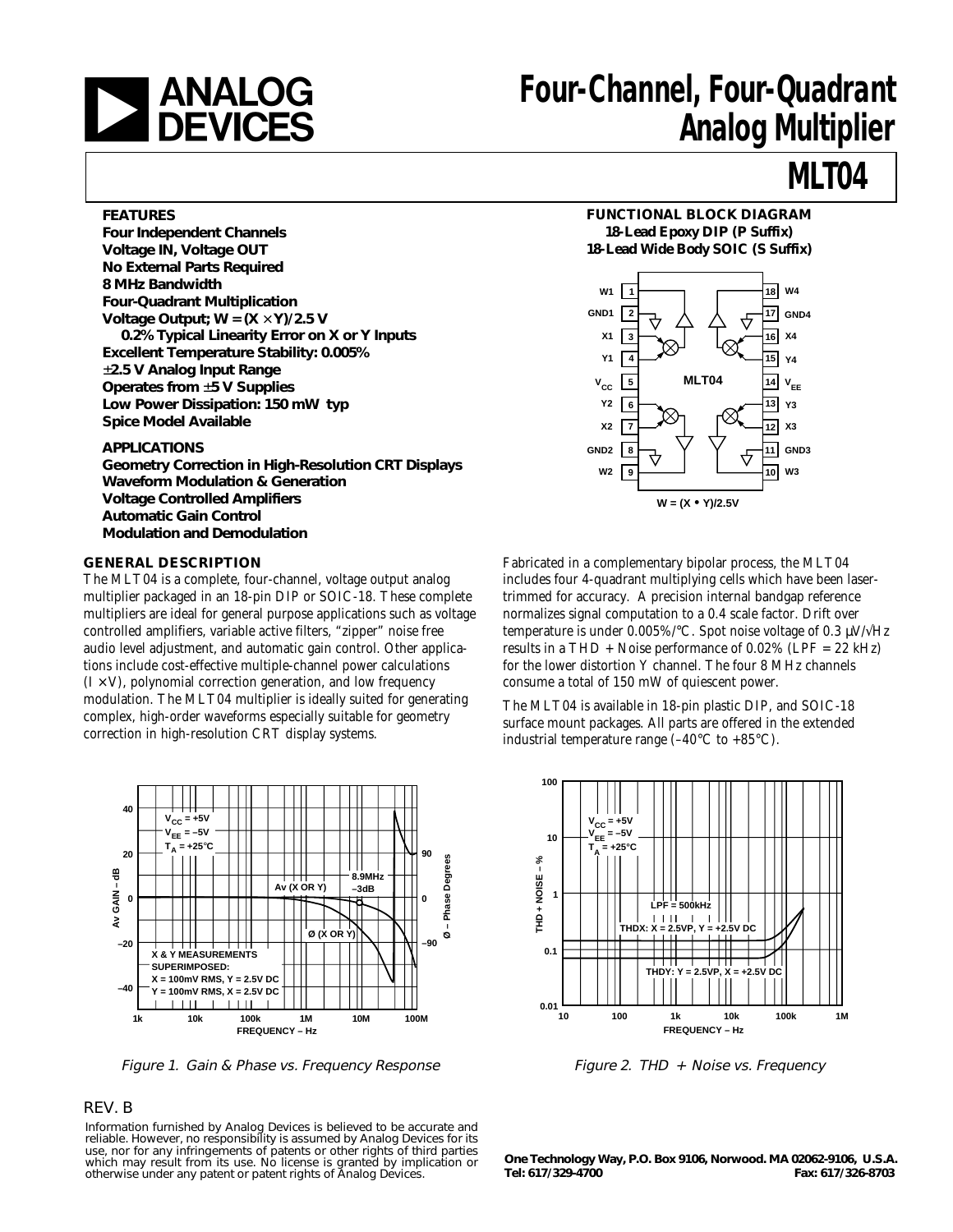# $MLTO4-SPECIFICATIONS$   $V_{cc} = +5 V, V_{EE} = -5 V, V_{IN} = \pm 2.5 V_{P}, R_L = 2 K\Omega, T_A = +25°C$  unless otherwise noted.)

| <b>Parameter</b>                                                                                                                                                                                                                                                                                                                                                 | <b>Symbol</b>                                                                                                                                | <b>Conditions</b>                                                                                                                                                                                                                                                                                                                                                                                                                                                                                                                                                                                  | Min                                                             | <b>Typ</b>                                                                                       | <b>Max</b>                                                      | <b>Units</b>                                                                                        |
|------------------------------------------------------------------------------------------------------------------------------------------------------------------------------------------------------------------------------------------------------------------------------------------------------------------------------------------------------------------|----------------------------------------------------------------------------------------------------------------------------------------------|----------------------------------------------------------------------------------------------------------------------------------------------------------------------------------------------------------------------------------------------------------------------------------------------------------------------------------------------------------------------------------------------------------------------------------------------------------------------------------------------------------------------------------------------------------------------------------------------------|-----------------------------------------------------------------|--------------------------------------------------------------------------------------------------|-----------------------------------------------------------------|-----------------------------------------------------------------------------------------------------|
| MULTIPLIER PERFORMANCE <sup>1</sup><br>Total Error <sup>2</sup> X<br>Total Error <sup>2</sup> Y<br>Linearity Error <sup>2</sup> X<br>Linearity Error <sup>2</sup> Y<br><b>Total Error Drift</b><br><b>Total Error Drift</b><br>Scale Factor <sup>3</sup><br><b>Output Offset Voltage</b><br><b>Output Offset Drift</b><br>Offset Voltage, X<br>Offset Voltage, Y | $E_X$<br>$E_{Y}$<br>LE <sub>x</sub><br>$LE_v$<br>TCE <sub>x</sub><br>TCE <sub>y</sub><br>K<br>$Z_{OS}$<br>$TCZ_{OS}$<br>$X_{OS}$<br>$Y_{OS}$ | $-2.5 V < X < +2.5 V$ , $Y = +2.5 V$<br>$-2.5 V < Y < +2.5 V, X = +2.5 V$<br>$-2.5 V < X < +2.5 V$ , $Y = +2.5 V$<br>$-2.5 V < Y < +2.5 V, X = +2.5 V$<br>$X = -2.5$ V, $Y = 2.5$ V, $T_A = -40$ °C to +85°C<br>Y = -2.5 V, X = 2.5 V, T <sub>A</sub> = -40°C to +85°C<br>$X = \pm 2.5$ V, Y = $\pm 2.5$ V, T <sub>A</sub> = -40°C to +85°C<br>$X = 0$ V, $Y = 0$ V, $T_A = -40^{\circ}C$ to $+85^{\circ}C$<br>$X = 0$ V, $Y = 0$ V, $T_A = -40^{\circ}C$ to $+85^{\circ}C$<br>$X = 0$ V, Y = ±2.5 V, T <sub>A</sub> = -40°C to +85°C<br>Y = 0 V, X = $\pm 2.5$ V, T <sub>A</sub> = -40°C to +85°C | $-5$<br>$-5$<br>$-1$<br>$-1$<br>0.38<br>$-50$<br>$-50$<br>$-50$ | $\pm 2$<br>$\pm 2$<br>±0.2<br>±0.2<br>0.005<br>0.005<br>0.40<br>±10<br>50<br>$\pm 10.5$<br>±10.5 | 5<br>$\mathbf{5}$<br>$+1$<br>$+1$<br>$0.42\,$<br>50<br>50<br>50 | $%$ FS<br>%FS<br>$\%$ FS<br>$%$ FS<br>$\%$ /°C<br>$\%$ /°C<br>$1/V$<br>mV<br>$\mu$ V/°C<br>mV<br>mV |
| DYNAMIC PERFORMANCE<br><b>Small Signal Bandwidth</b><br><b>Slew Rate</b><br><b>Settling Time</b><br><b>AC</b> Feedthrough<br>Crosstalk @ 100 kHz                                                                                                                                                                                                                 | <b>BW</b><br>${\sf SR}$<br>$t_{S}$<br>$FT_{AC}$<br>$CT_{AC}$                                                                                 | $V_{\text{OUT}} = 0.1 V$ rms<br>$V_{\text{OUT}} = \pm 2.5 \text{ V}$<br>$V_{\text{OUT}} = \Delta 2.5 \text{ V}$ to 1% Error Band<br>$X = 0$ V, $Y = 1$ V rms $\oslash$ f = 100 kHz<br>$X = Y = 1$ V rms Applied to Adjacent Channel                                                                                                                                                                                                                                                                                                                                                                | 30                                                              | 8<br>53<br>1<br>$-65$<br>-90                                                                     |                                                                 | MHz<br>$V/\mu s$<br>μs<br>dB<br>dB                                                                  |
| <b>OUTPUTS</b><br><b>Audio Band Noise</b><br><b>Wide Band Noise</b><br><b>Spot Noise Voltage</b><br><b>Total Harmonic Distortion</b><br>Open Loop Output Resistance<br><b>Voltage Swing</b><br><b>Short Circuit Current</b>                                                                                                                                      | $E_N$<br>$E_N$<br>$\mathbf{e}_\text{N}$<br>THD <sub>x</sub><br>THD <sub>y</sub><br>$R_{OUT}$<br>$V_{PK}$<br>$I_{\rm SC}$                     | $f = 10$ Hz to 50 kHz<br>Noise $BW = 1.9 MHz$<br>$f = 1$ kHz<br>$f = 1$ kHz, LPF = 22 kHz, Y = 2.5 V<br>$f = 1$ kHz, LPF = 22 kHz, $X = 2.5$ V<br>$V_{\text{CC}}$ = +5 V, $V_{\text{EE}}$ = -5 V                                                                                                                                                                                                                                                                                                                                                                                                   | $\pm 3.0$                                                       | 76<br>380<br>0.3<br>0.1<br>0.02<br>40<br>±3.3<br>30                                              |                                                                 | $\mu$ V rms<br>$\mu$ V rms<br>$\mu$ V/ $\sqrt{Hz}$<br>%<br>$\%$<br>Ω<br>$V_{P}$<br>mA               |
| <b>INPUTS</b><br><b>Analog Input Range</b><br><b>Bias Current</b><br>Resistance<br>Capacitance                                                                                                                                                                                                                                                                   | <b>IVR</b><br>$I_{B}$<br>$R_{IN}$<br>$C_{IN}$                                                                                                | $GND = 0 V$<br>$X = Y = 0 V$                                                                                                                                                                                                                                                                                                                                                                                                                                                                                                                                                                       | $-2.5$                                                          | 2.3<br>$\mathbf{1}$<br>3                                                                         | $+2.5$<br>10                                                    | V<br>μA<br>$M\Omega$<br>pF                                                                          |
| <b>SQUARE PERFORMANCE</b><br><b>Total Square Error</b>                                                                                                                                                                                                                                                                                                           | $E_{SQ}$                                                                                                                                     | $X = Y = 1$                                                                                                                                                                                                                                                                                                                                                                                                                                                                                                                                                                                        |                                                                 | 5                                                                                                |                                                                 | %FS                                                                                                 |
| <b>POWER SUPPLIES</b><br><b>Positive Current</b><br><b>Negative Current</b><br><b>Power Dissipation</b><br><b>Supply Sensitivity</b><br><b>Supply Voltage Range</b>                                                                                                                                                                                              | $I_{\rm CC}$<br>$I_{EE}$<br>$\mathbf{P}_{\mathrm{DISS}}$<br><b>PSSR</b><br>$V_{\mbox{\tiny RANGE}}$                                          | $V_{\text{CC}} = 5.25 \text{ V}, V_{\text{EE}} = -5.25 \text{ V}$<br>$V_{\text{CC}} = 5.25 \text{ V}, V_{\text{EE}} = -5.25 \text{ V}$<br>Calculated = $5$ V $\times$ I <sub>CC</sub> + $5$ V $\times$ I <sub>EE</sub><br>$X = Y = 0$ V, $V_{CC} = \Delta 5\%$ or $V_{EE} = \Delta 5\%$<br>For $V_{CC}$ & $V_{EE}$                                                                                                                                                                                                                                                                                 | $\pm 4.75$                                                      | 15<br>15<br>150                                                                                  | 20<br>20<br>200<br>10<br>$\pm 5.25$                             | mA<br>mA<br>mW<br>mV/V<br>V                                                                         |

NOTES 1 Specifications apply to all four multipliers. 2 Error is measured as a percent of the ±2.5 V full scale, i.e., 1% FS = 25 mV.

 $^3$ Scale Factor K is an internally set constant in the multiplier transfer equation W = K  $\times$  X  $\times$  Y.

Specifications subject to change without notice.

### **ABSOLUTE MAXIMUM RATINGS\***

| Supply Voltages $V_{CC}$ , $V_{EF}$ to GND       | ±7V                                  |
|--------------------------------------------------|--------------------------------------|
| Inputs $X_{I}$ , $Y_{I}$                         | $V_{CC}$ , $V_{EF}$                  |
| Outputs $W_{I}$                                  | $V_{CC}$ , $V_{EF}$                  |
| <b>Operating Temperature Range</b>               | $-40^{\circ}$ C to $+85^{\circ}$ C   |
| Maximum Junction Temperature $(T_1 \text{ max})$ | $+150^{\circ}$ C                     |
| <b>Storage Temperature</b>                       | $-65^{\circ}$ C to $+150^{\circ}$ C  |
| Lead Temperature (Soldering, 10 sec)             | $+300^{\circ}$ C                     |
| Package Power Dissipation                        | $(T_1 \text{max} - T_A)/\theta_{IA}$ |
| Thermal Resistance $\theta_{JA}$                 |                                      |
| PDIP-18 (N-18)                                   | $74^{\circ}$ C/W                     |
| SOIC-18 (SOL-18)                                 | $89^{\circ}$ C/W                     |

\*Stresses above those listed under "Absolute Maximum Ratings" may cause permanent damage to the device. This is a stress rating only and functional operation of the device at these or any other conditions above those indicated in the operational section of this specification are not implied.

### **ORDERING INFORMATION\***

| Model        | <b>Temperature</b><br>Range        | Package<br><b>Description</b> | Package<br>Option |
|--------------|------------------------------------|-------------------------------|-------------------|
| MLT04GP      | $-40^{\circ}$ C to $+85^{\circ}$ C | 18-Pin P-DIP                  | $N-18$            |
| MLT04GS      | $-40^{\circ}$ C to $+85^{\circ}$ C | 18-Lead SOIC   SOL-18         |                   |
| MLT04GS-REEL | $-40^{\circ}$ C to $+85^{\circ}$ C | 18-Lead SOIC SOL-18           |                   |
| MLT04GBC     | $+25^{\circ}$ C                    | Die                           |                   |

\*For die specifications contact your local Analog sales office. The MLT04 contains 211 transistors.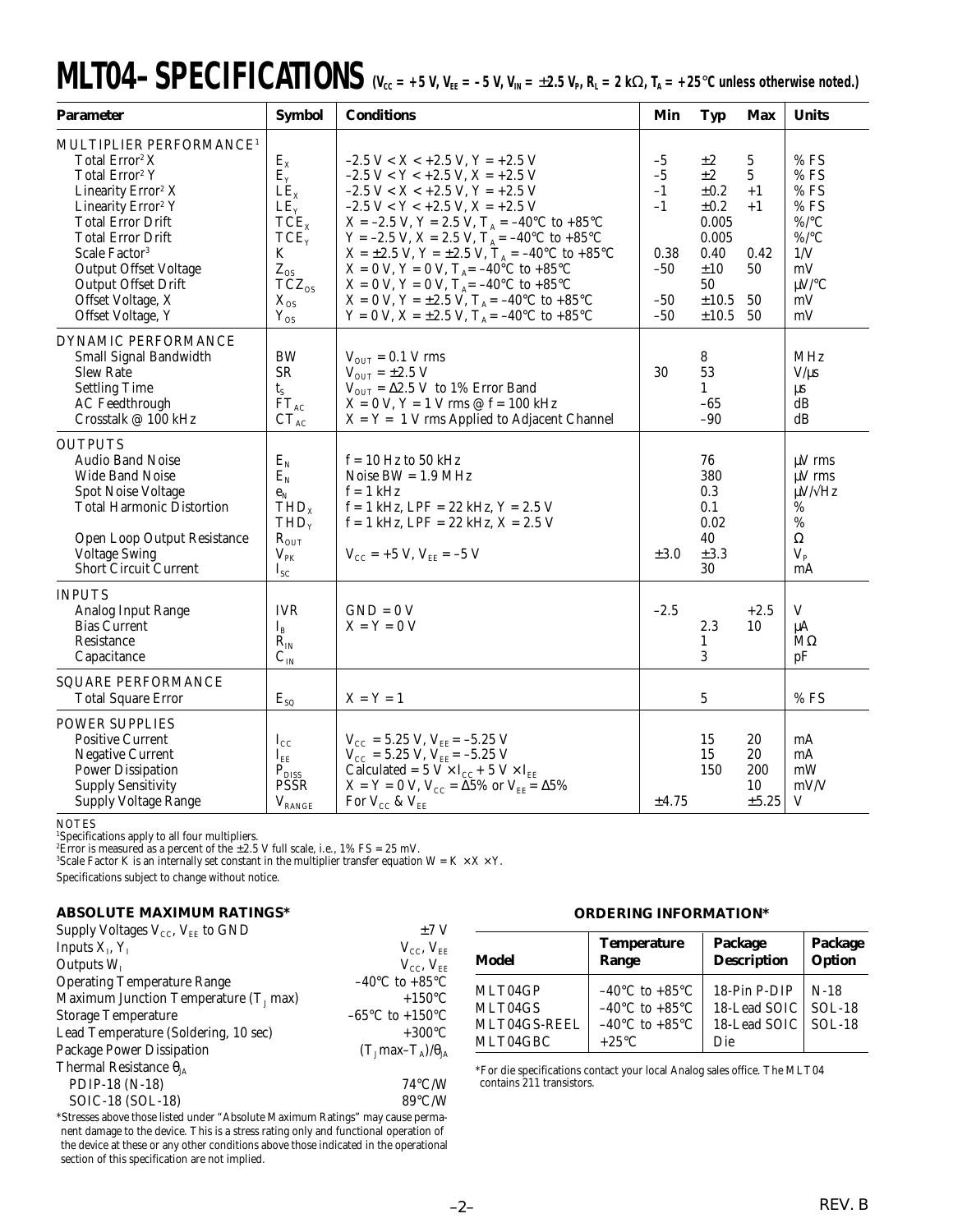### **FUNCTIONAL DESCRIPTION**

The MLT04 is a low cost quad, 4-quadrant analog multiplier with single-ended voltage inputs and voltage outputs. The functional block diagram for each of the multipliers is illustrated in Figure 3. Due to packaging constraints, access to internal nodes for externally adjusting scale factor, output offset voltage, or additional summing signals is not provided.



Figure 3. Functional Block Diagram of Each MLT04 **Multiplier** 

Each of the MLT04's analog multipliers is based on a Gilbert cell multiplier configuration, a 1.23 V bandgap reference, and a unityconnected output amplifier. Multiplier scale factor is determined through a differential pair/trimmable resistor network external to the core. An equivalent circuit for each of the multipliers is shown in Figure 4.



Figure 4. Equivalent Circuit for the MLT04

Details of each multiplier's output-stage amplifier are shown in Figure 5. The output stages idles at 200 µA, and the resistors in series with the emitters of the output stage are 25  $\Omega$ . The output stage can drive load capacitances up to 500 pF without oscillation. For loads greater than 500 pF, the outputs of the MLT04 should be isolated from the load capacitance with a 100 Ω resistor.



**ANALOG MULTIPLIER ERROR SOURCES**

Multiplier errors consist primarily of input and output offsets, scale factor errors, and nonlinearity in the multiplying core. An expression for the output of a *real* analog multiplier is given by:

|        |             | $V_0 = (K + \Delta K)(V_x + X_{0S})(V_y + Y_{0S}) + Z_{0S} + f(X, Y))$ |
|--------|-------------|------------------------------------------------------------------------|
| where: | K           | = Multiplier Scale Factor                                              |
|        | ΔΚ          | = Scale Factor Error                                                   |
|        | $V_{\chi}$  | $=$ X-Input Signal                                                     |
|        | $X_{_{OS}}$ | $=$ X-Input Offset Voltage                                             |
|        | $V_{\rm v}$ | $=$ Y-Input Signal                                                     |
|        | $Y_{OS}$    | = Y-Input Offset Voltage                                               |
|        | $Z_{_{OS}}$ | = Multiplier Output Offset Voltage                                     |
|        |             | $f(X, Y)$ = Nonlinearity                                               |
|        |             |                                                                        |

Executing the algebra to simplify the above expression yields expressions for all the errors in an analog multiplier:

| Term                                    | <b>Description</b>                                 | <b>Dependence on Input</b>                                                                                                      |
|-----------------------------------------|----------------------------------------------------|---------------------------------------------------------------------------------------------------------------------------------|
| $KV_xV_y$                               | True Product                                       | Goes to Zero As Either or<br>Both Inputs Go to Zero                                                                             |
| $\Delta$ KV <sub>y</sub> V <sub>y</sub> | <b>Scale-Factor Error</b>                          | Goes to Zero at $V_y$ , $V_y = 0$                                                                                               |
| $V_{x}Y_{\alpha s}$                     | Linear "X" Feedthrough<br>Due to Y-Input Offset    | Proportional to $V_{v}$                                                                                                         |
| $V_{v}X_{os}$                           | Linear "Y" Feedthrough<br>Due to X-Input Offset    | Proportional to $V_{v}$                                                                                                         |
| $X_{OS}Y_{OS}$                          | Output Offset Due to X-,<br><b>Y-Input Offsets</b> | Independent of $V_{x}$ , $V_{y}$                                                                                                |
| $Z_{\rm os}$                            | <b>Output Offset</b>                               | Independent of $V_{x}$ , $V_{y}$                                                                                                |
| f(X, Y)                                 | Nonlinearity                                       | Depends on Both $V_x$ , $V_y$ .<br><b>Contains Terms Dependent</b><br>on $V_{x}$ , $V_{y}$ , Their Powers<br>and Cross Products |

As shown in the table, the primary static errors in an analog multiplier are input offset voltages, output offset voltage, scale factor, and nonlinearity. Of the four sources of error, only two are externally trimmable in the MLT04: the X- and Y-input offset voltages. Output offset voltage in the MLT04 is factory-trimmed to  $\pm 50$  mV, and the scale factor is internally adjusted to  $\pm 2.5\%$  of full scale. Input offset voltage errors can be eliminated by using the optional trim circuit of Figure 6. This scheme then reduces the net error to output offset, scale-factor (gain) error, and an irreducible nonlinearity component in the multiplying core.



Figure 6. Optional Offset Voltage Trim Configuration

Figure 5. Equivalent Circuit for MLT04 Output Stages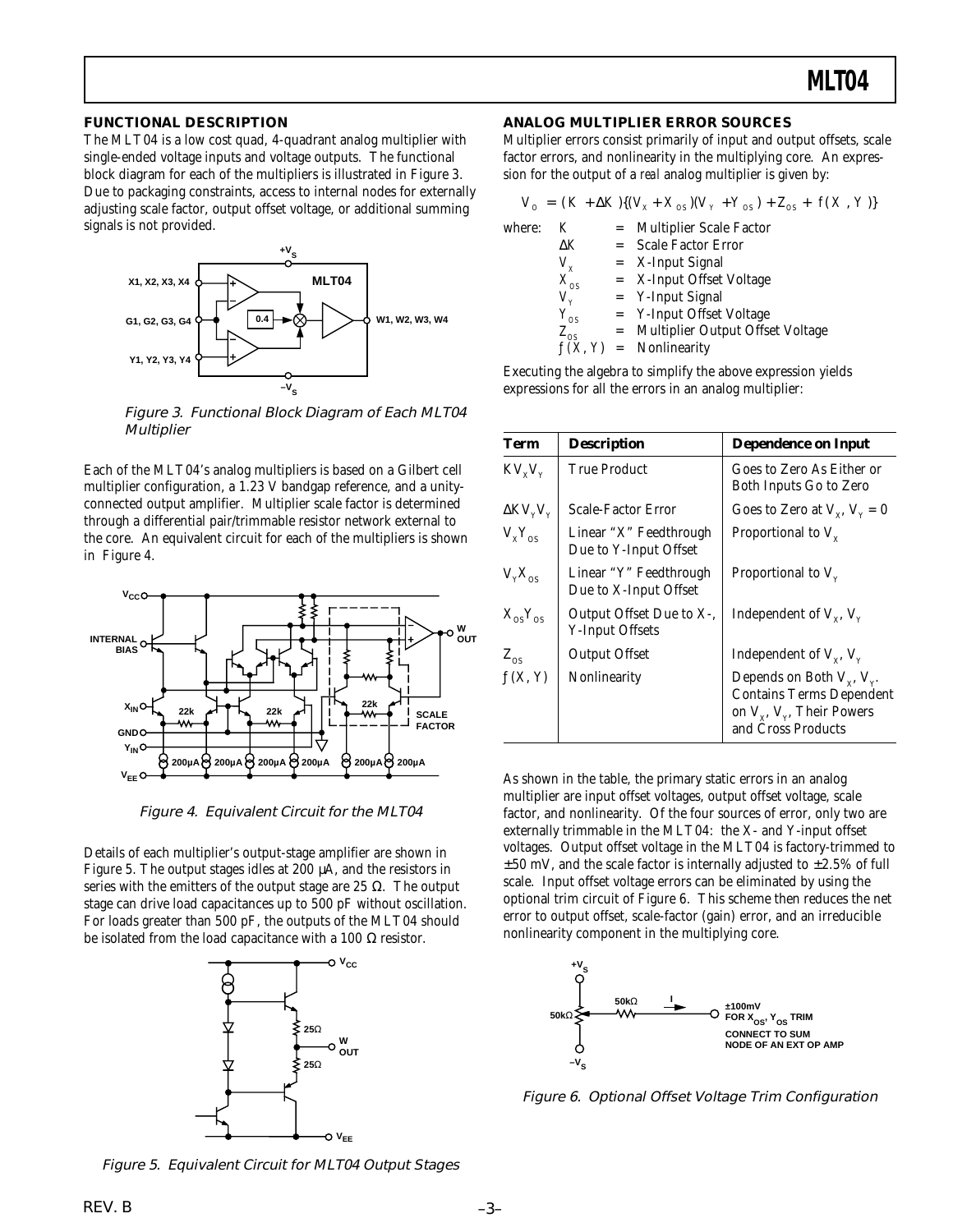### **Feedthrough**

In the ideal case, the output of the multiplier should be zero if either input is zero. In reality, some portion of the nonzero input will "feedthrough" the multiplier and appear at the output. This is caused by the product of the nonzero input and the offset voltage of the "zero" input. Introducing an offset equal to and opposite of the "zero" input offset voltage will null the linear component of the feedthrough. Residual feedthrough at the output of the multiplier is then irreducible core nonlinearity.

 Typical X- and Y-input feedthrough curves for the MLT04 are shown in Figures 7 and 8, respectively. These curves illustrate MLT04 feedthrough after "zero" input offset voltage trim. Residual X-input feedthrough measures 0.08% of full scale, whereas residual Y-input feedthrough is almost immeasurable.



**HORIZONTAL – 0.5V/DIV**

Figure 7. X-Input Feedthrough with  $Y_{OS}$  Nulled



Figure 8. Y-Input Feedthrough with  $X_{\text{os}}$  Nulled

### **Nonlinearity**

Multiplier core nonlinearity is the irreducible component of error. It is the difference between actual performance and "best-straightline" theoretical output, for all pairs of input values. It is expressed as a percentage of full scale with all other dc errors nulled. Typical X- and Y-input nonlinearities for the MLT04 are shown in Figures 9 through 12. Worst-case X-input nonlinearity measured less than 0.2%, and Y-input nonlinearity measured better than 0.06%. For modulator/demodulator or mixer applications it is, therefore, recommended that the carrier be connected to the X-input while the signal is applied to the Y-input.



Figure 9. X-Input Nonlinearity  $@$  Y = +2.5 V



Figure 10. X-Input Nonlinearity  $@$  Y = -2.5 V



Figure 11. Y-Input Nonlinearity  $@ X = +2.5 V$ 



Figure 12. Y-Input Nonlinearity  $\mathcal{Q}$  X = -2.5 V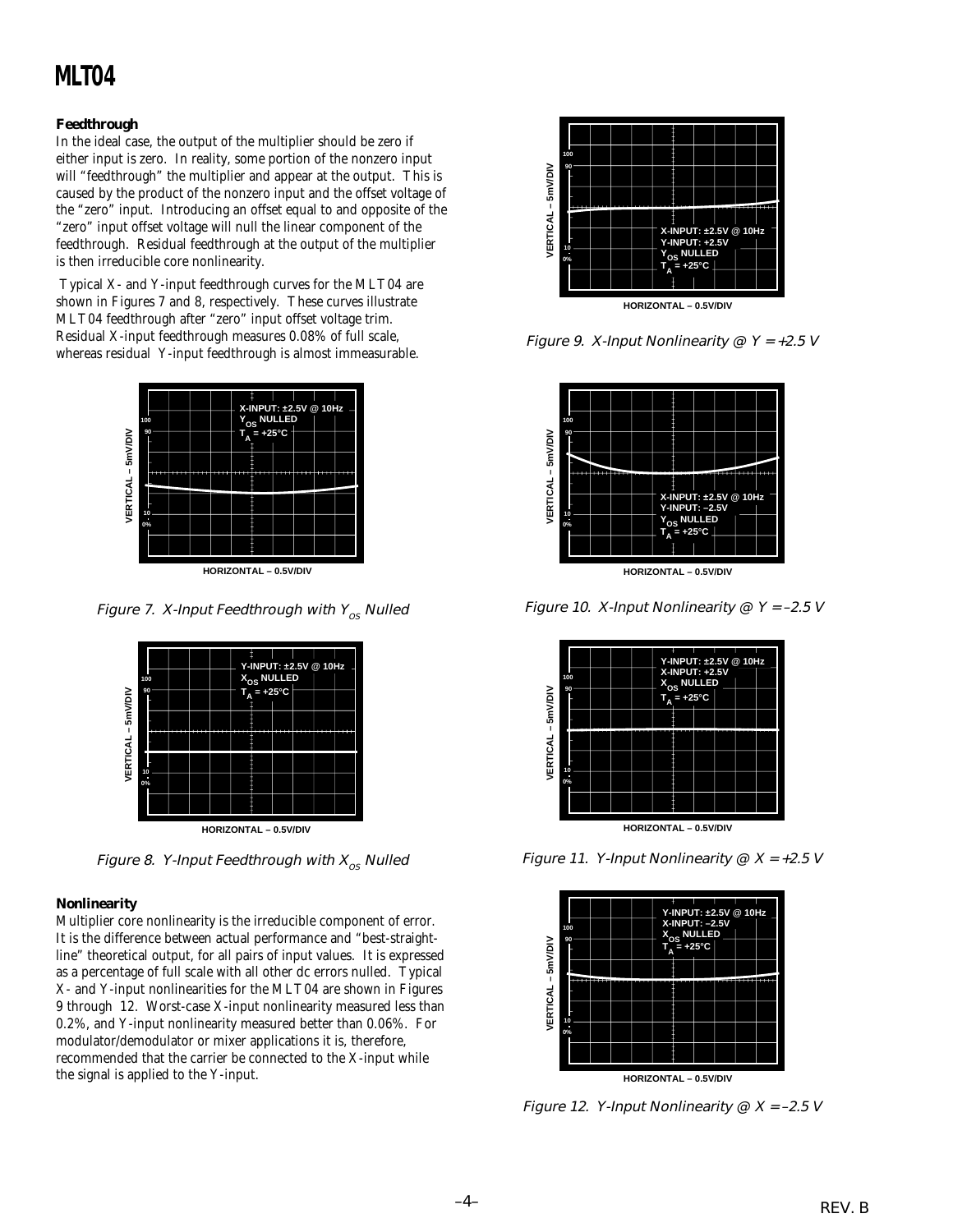### **Typical Performance Characteristics – MLT04**



Figure 13. Broadband Noise



Figure 14. Broadband Noise





Figure 16. X-Input Gain and Phase vs. Frequency



Figure 17. Y-Input Gain and Phase vs. Frequency



Figure 15. Noise Density vs. Frequency Figure 18. Amplitude Response vs. Capacitive Load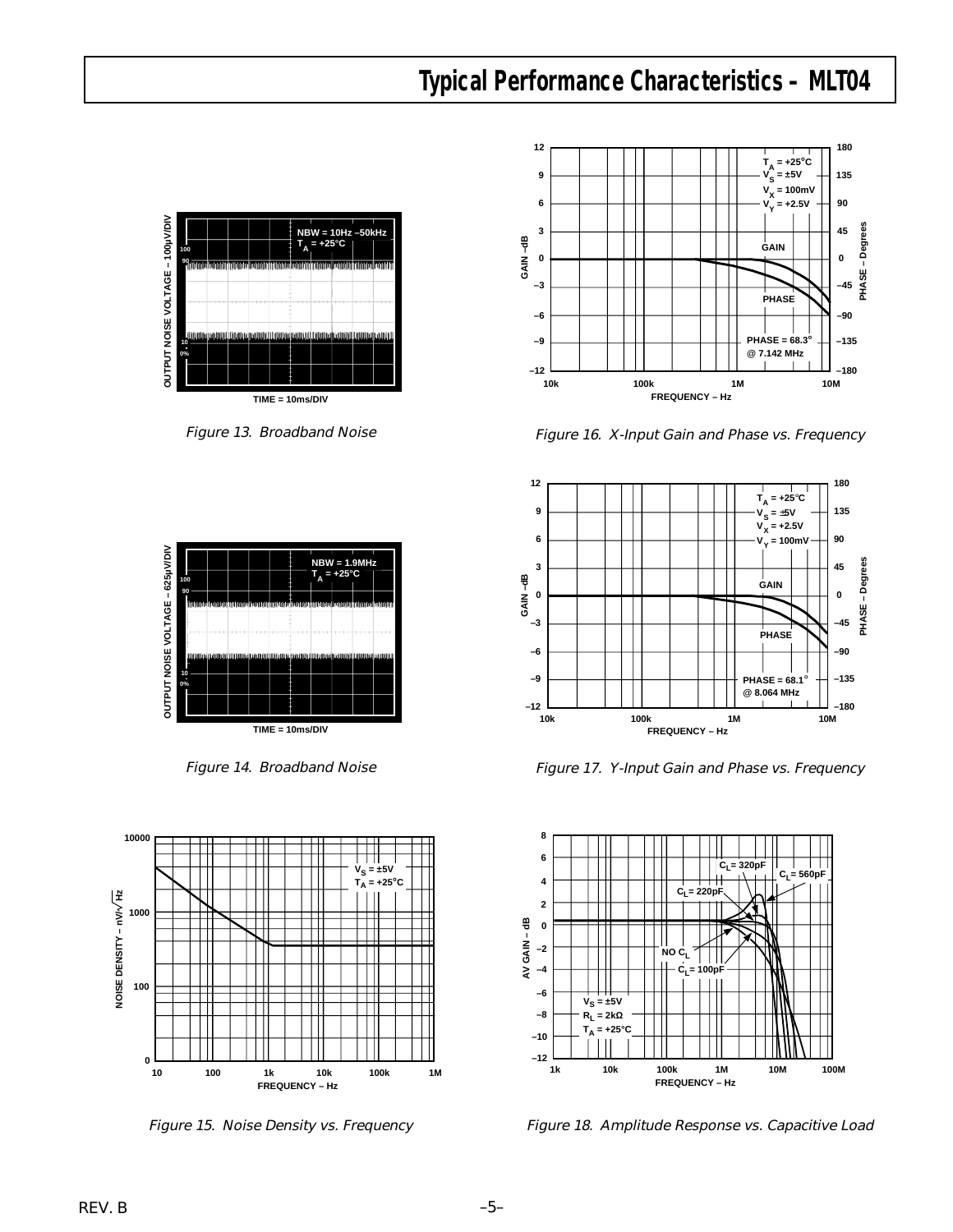## **MLT04 – Typical Performance Characteristics**



Figure 19. Feedthrough vs. Frequency



Figure 20. Crosstalk vs. Frequency



Figure 21. Gain Flatness vs. Frequency



Figure 22. Y-Input Small-Signal Transient Response,  $C_{_L}$  = 30 pF



Figure 23. Y-Input Small-Signal Transient Response,  $C_i$  = 100 pF



Figure 24. Y-Input Large-Signal Transient Response, C<sub>L</sub> = 30 pF



Figure 25. Y-Input Large-Signal Transient Response,  $C_{\scriptscriptstyle\! L}$  = 100 pF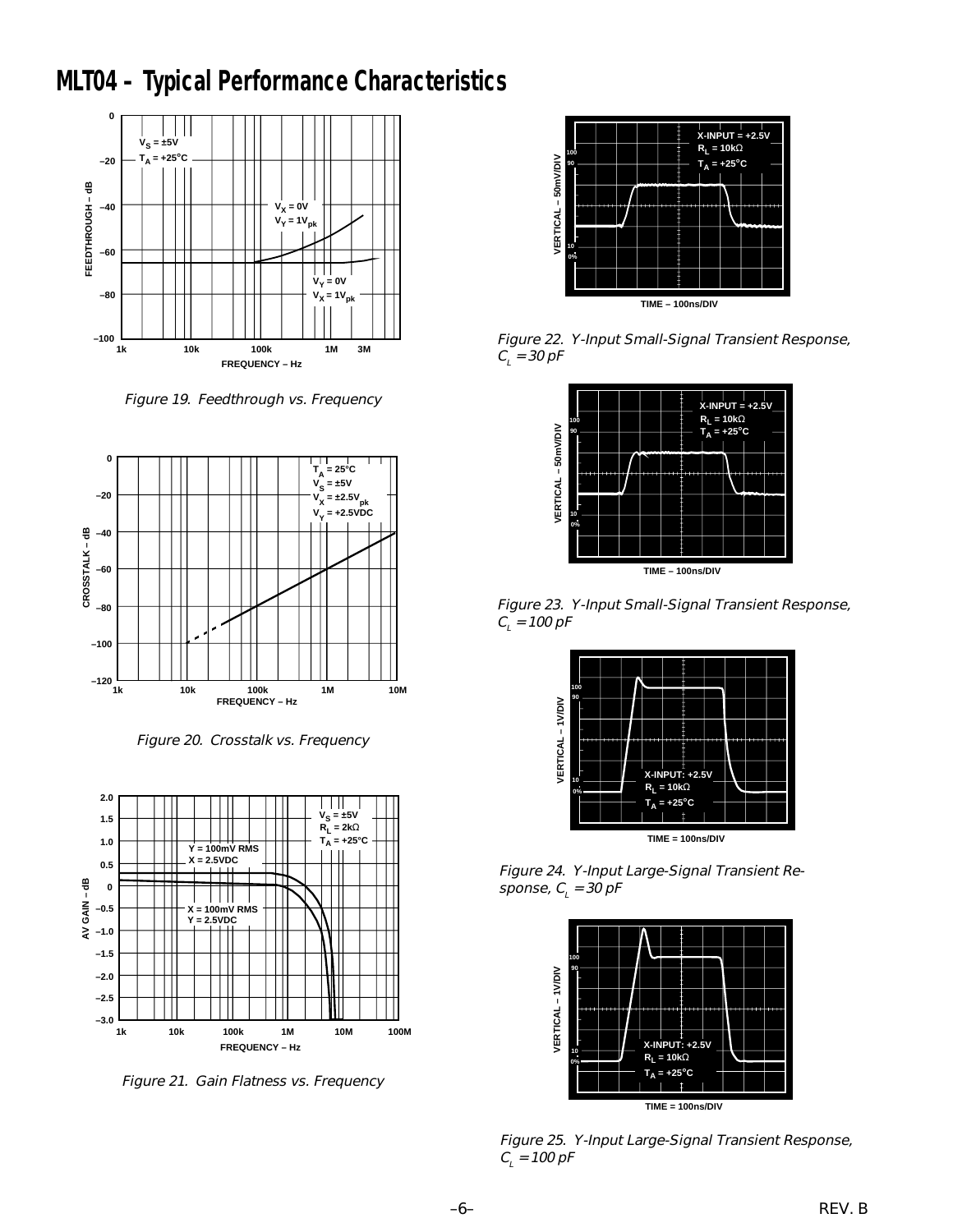

Figure 26. THD + Noise vs. Input Signal Level



Figure 27. Linearity Error vs. Temperature



Figure 28. X-Input Gain Bandwidth vs. Temperature



Figure 29. Y-Input Gain Bandwidth vs. Temperature



Figure 30. Maximum Output Swing vs. Frequency



Figure 31. Maximum Output Swing vs. Resistive Load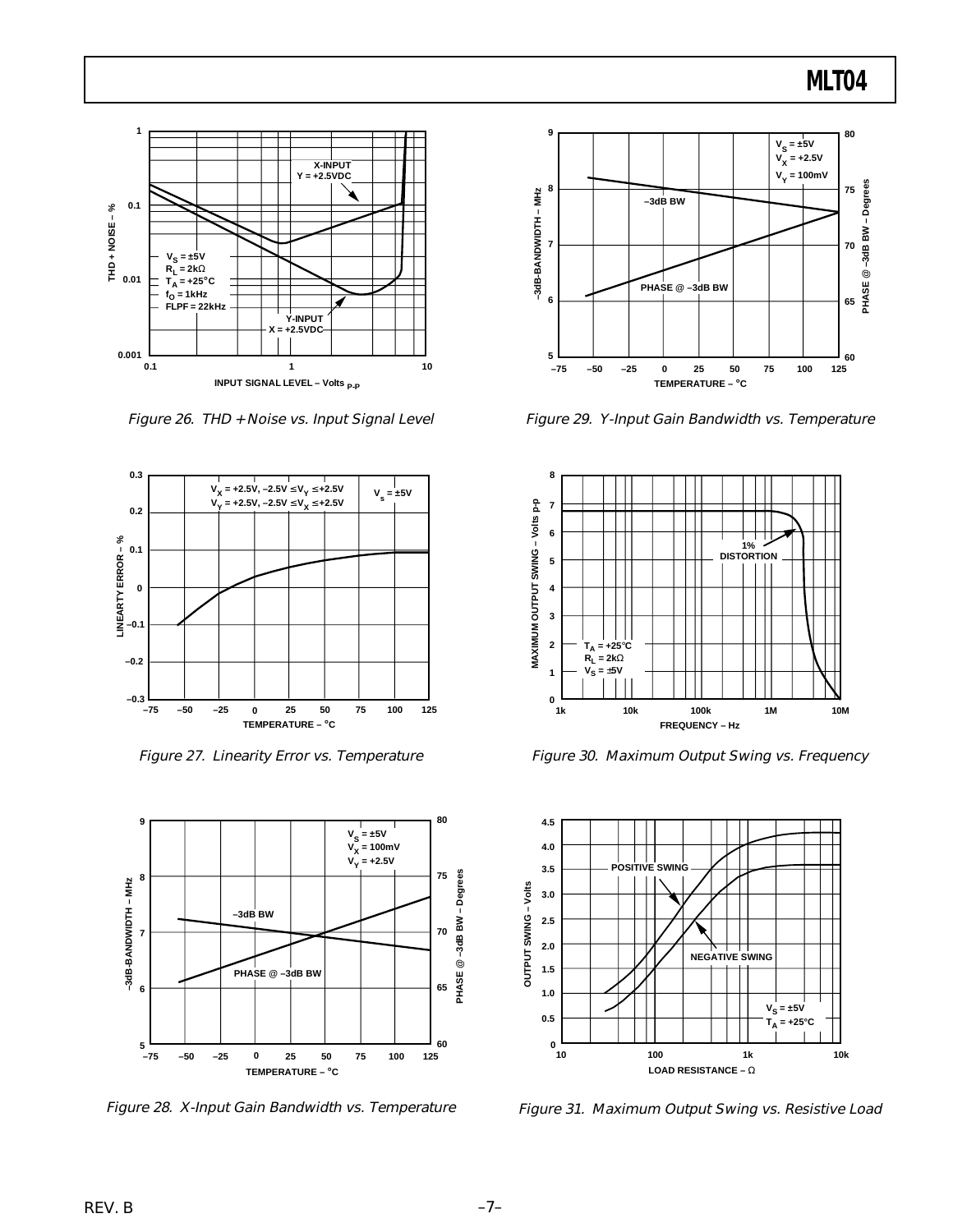

Figure 32. Offset Voltage Distribution



Figure 33. Offset Voltage vs. Temperature



Figure 34. Scale Factor Distribution



Figure 35. Scale Factor vs. Temperature



Figure 36. Output Offset Voltage ( $Z_{os}$ ) Distribution



Figure 37. Output Offset Voltage  $(Z_{os})$  vs. Temperature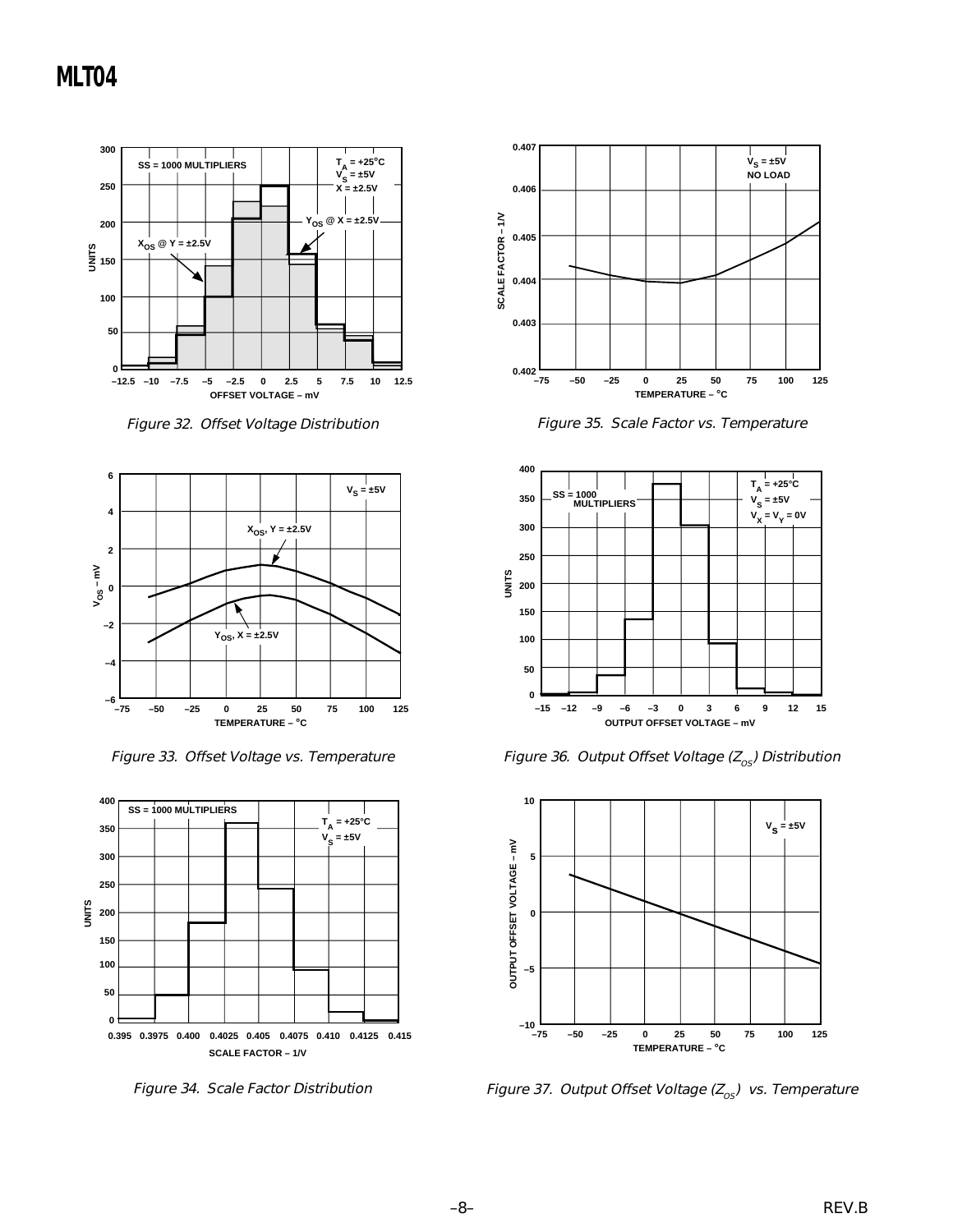

Figure 38. Supply Current vs. Temperature



Figure 39. Power Supply Rejection vs. Frequency



Figure 40. Linearity Error (LE) Distribution Accelerated by Burn-in



Figure 41. Output Voltage Offset ( $Z_{os}$ ) Distribution Accelerated by Burn-in



Figure 42. Scale Factor (K) Distribution Accelerated by Burn-in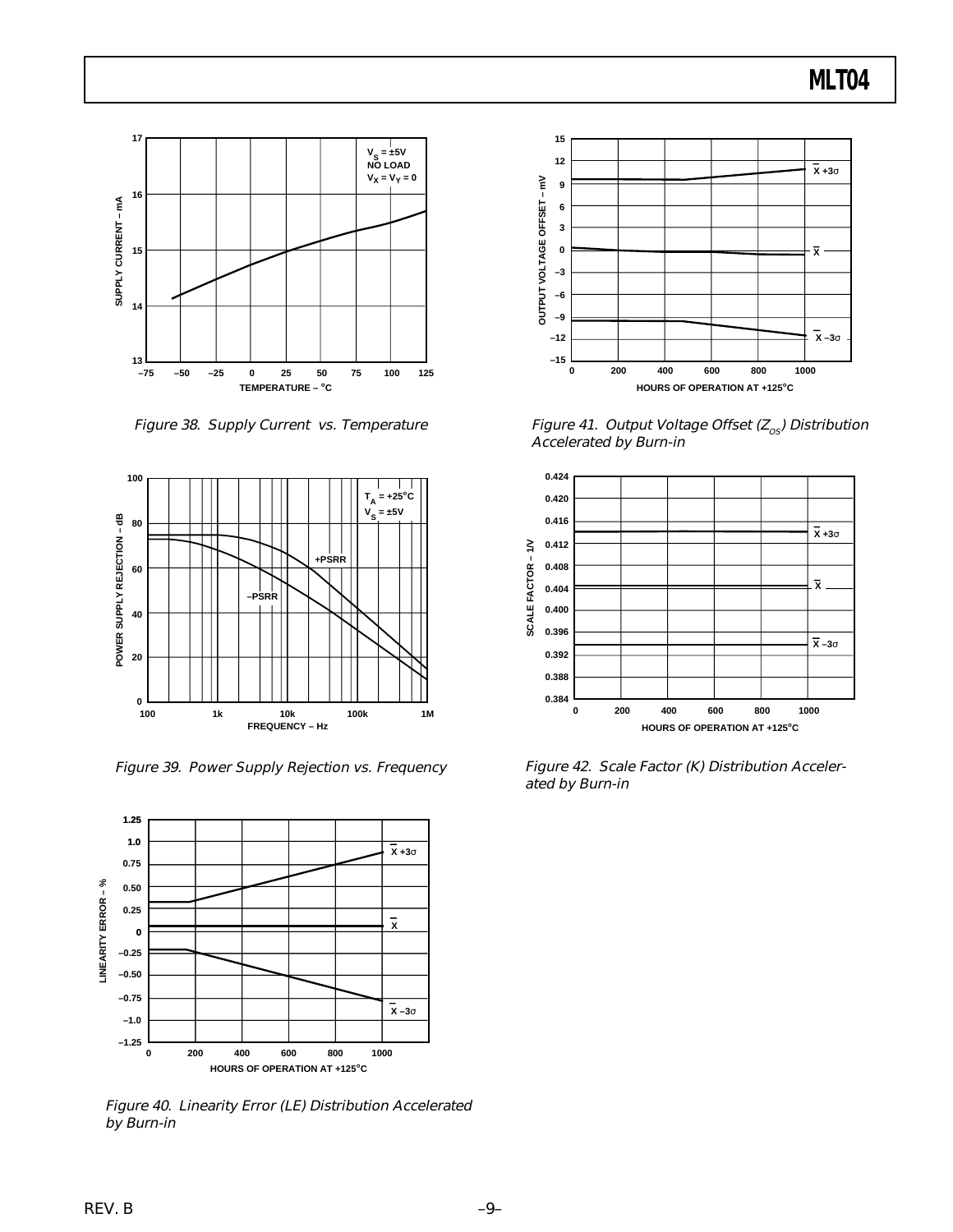### **APPLICATIONS**

The MLT04 is well suited for such applications as modulation/ demodulation, automatic gain control, power measurement, analog computation, voltage-controlled amplifiers, frequency doublers, and geometry correction in CRT displays.

### **Multiplier Connections**

Figure 43 llustrates the basic connections for multiplication. Each of the four independent multipliers has single-ended voltage inputs (X, Y) and a low impedance voltage output (W). Also, each multiplier has its own dedicated ground connection (GND) which is connected to the circuit's analog common. For best performance, circuit layout should be compact with short component leads and well-bypassed supply voltage feeds. In applications where fewer than four multipliers are used, all unused analog inputs must be returned to the analog common.



Figure 43. Basic Multiplier Connections

### **Squaring and Frequency Doubling**

As shown in Figure 44, squaring of an input signal,  $V_{IN}$ , is achieved by connecting the X-and Y-inputs in parallel to produce an output of  $V_{IN}^2/2.5$  V. The input may have either polarity, but the output will be positive.



Figure 44. Connections for Squaring

When the input is a sine wave given by  $V_{IN}$  sin  $\omega t$ , the squaring circuit behaves as a frequency doubler because of the trigonometric identity:

$$
\frac{(V_{IN} \sin \omega t)^2}{2.5 V} = \frac{V_{IN}^2}{2.5 V} \left(\frac{1}{2}\right) (1 - \cos 2 \omega t)
$$

The equation shows a dc term at the output which will vary strongly with the amplitude of the input,  $V_{IN}$ . The output dc offset can be eliminated by capacitively coupling the MLT04's output with a high-pass filter. For optimal spectral performance, the filter's cutoff frequency should be chosen to eliminate the input fundamental frequency.

A source of error in this configuration is the offset voltages of the X and Y inputs. The input offset voltages produce cross products with the input signal to distort the output waveform. To circumvent this problem, Figure 45 illustrates the use of inverting amplifiers configured with an OP285 to provide a means by which the X- and Y-input offsets can be trimmed.



Figure 45. Frequency Doubler with Input Offset Voltage Trims

#### **Feedback Divider Connections**

The most commonly used analog divider circuit is the "inverted multiplier" configuration. As illustrated in Figure 46, an "inverted multiplier" analog divider can be configured with a multiplier operating in the feedback loop of an operational amplifier. The general form of the transfer function for this circuit configuration is given by:

$$
V_{o} = -2.5 \ V \times \left(\frac{R2}{R1}\right) \times \frac{V_{IN}}{V_{X}}
$$

Here, the multiplier operates as a voltage-controlled potentiometer that adjusts the loop gain of the op amp relative to a control signal,  $V_{x}$ . As the control signal to the multiplier decreases, the output of the multiplier decreases as well. This has the effect of reducing negative feedback which, in turn, decreases the amplifier's loop gain. The result is higher closed-loop gain and reduced circuit bandwidth. As  $V<sub>x</sub>$  is increased, the output of the multiplier increases which generates more negative feedback — closed-loop gain drops and circuit bandwidth increases. An example of an "inverted multiplier" analog divider frequency response is shown in Figure 47.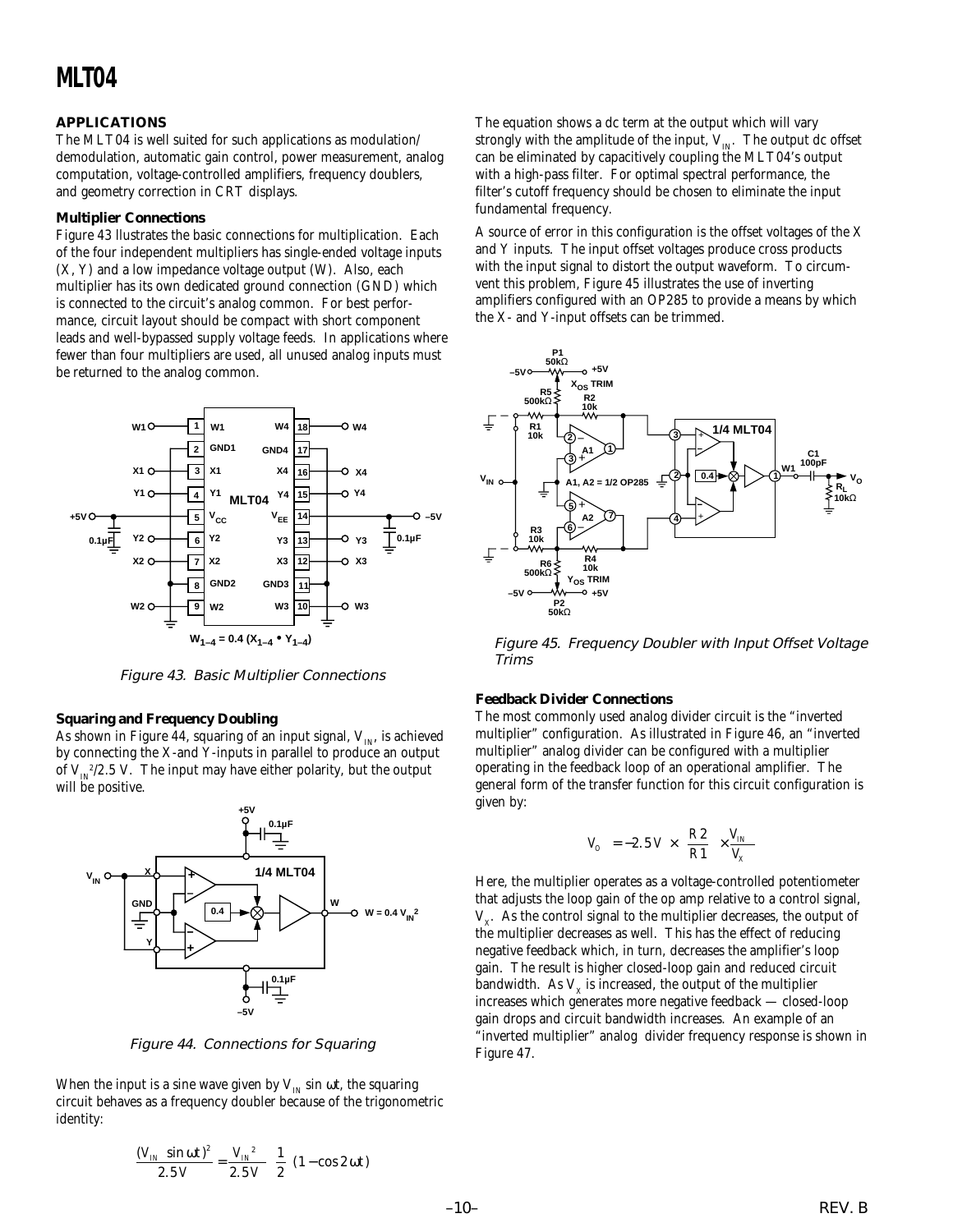

Figure 46. "Inverted-Multiplier" Configuration for Analog Division



Figure 47. Signal-Dependent Feedback Makes Variables Out of Amplifier Bandwidth and Stability

Although this technique works well with almost any operational amplifier, there is one caveat: for best circuit stability, the unitygain crossover frequency of the operational amplifier should be equal to or less than the MLT04's 8 MHz bandwidth.

#### **Connection for Square Rooting**

Another application of the "inverted multiplier" configuration is the square-root function. As shown in Figure 48, both inputs of the MLT04 are wired together and are used as the output of the circuit. Because the circuit configuration exhibits the following generalized transfer function:

$$
V_o = \sqrt{-2.5 \times \left(\frac{R2}{R1}\right) \times V_{IN}}
$$

the input signal voltage is limited to the range –2.5 V  $\leq$  V<sub>IN</sub>  $<$  0. To prevent circuit latchup due to positive feedback or input signal polarity reversal, a 1N4148-type junction diode is used in series with the output of the multiplier.

Figure 48. Connections for Square Rooting



#### **Voltage-Controlled Low-Pass Filter**

The circuit in Figure 49 illustrates how to construct a voltagecontrolled low-pass filter with an analog multiplier. The advantage with this approach over conventional active-filter configurations is that the overall characteristic cut-off frequency,  $\omega_{\text{o}}$ , will be directly proportional to a multiplying input voltage. This permits the construction of filters in which the capacitors are adjustable (directly or inversely) by a control voltage. Hence, the frequency scale of a filter can be manipulated by means of a single voltage without affecting any other parameters. The general form of the circuit's transfer function is given by:

$$
\frac{V_O}{V_{IN}} = -\left(\frac{R2}{R1}\right)\left\{\frac{1}{\sqrt{\frac{R2+R1}{R1}\left(\frac{2.5RC}{V_X}\right)+1}}\right\}
$$

In this circuit, the ratio of R2 to R1 sets the passband gain, and the break frequency of the filter,  $\omega_{LP}$ , is given by:

$$
\omega_{LP} = \left(\frac{R1}{R1 + R2}\right)\left(\frac{V_x}{2.5RC}\right)
$$



Figure 49. A Voltage-Controlled Low-Pass Filter For example, if  $R1 = R2 = 10 \text{ k}\Omega$ ,  $R = 10 \text{ k}\Omega$ , and  $C = 80 \text{ pF}$ ,